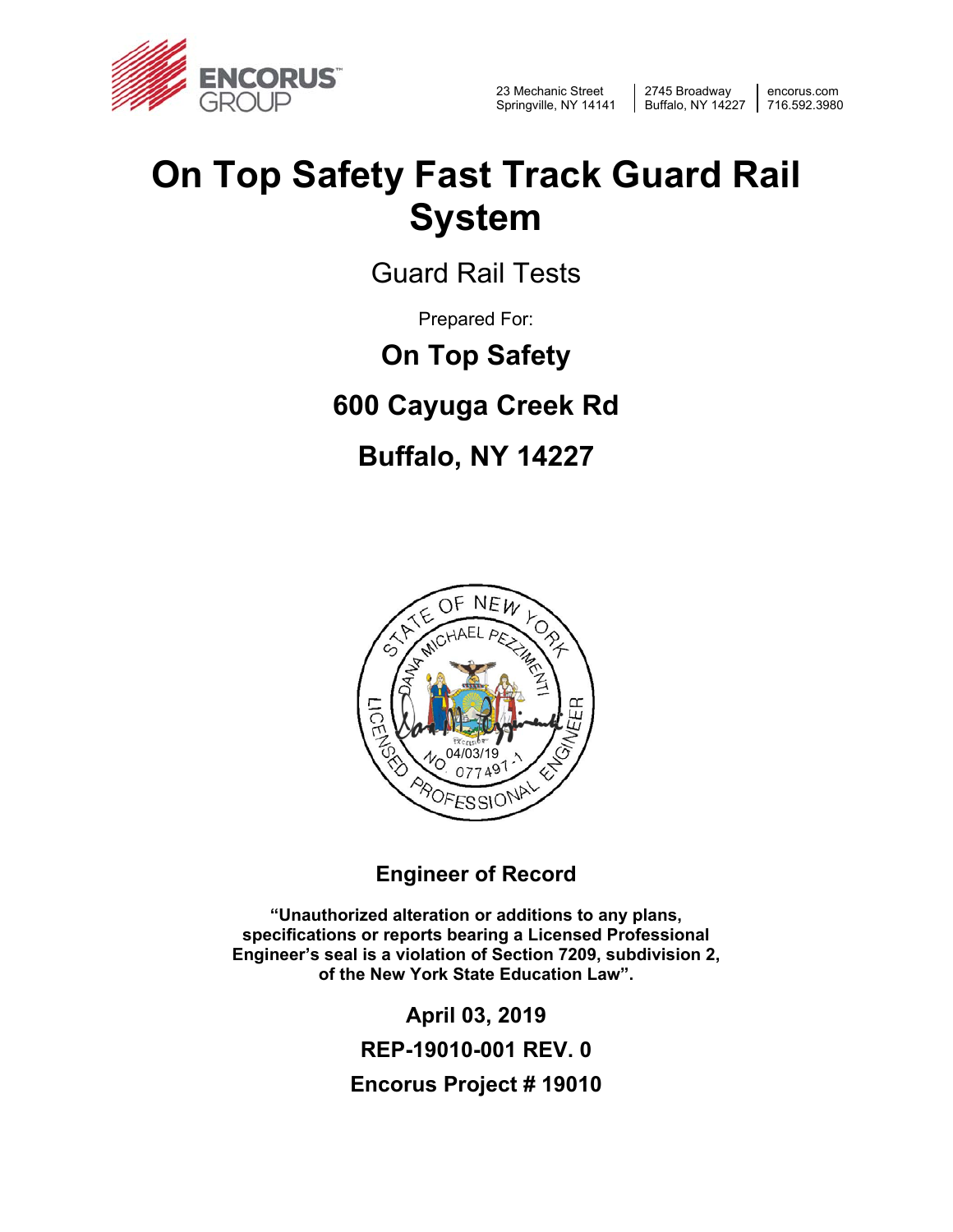#### **TABLE OF CONTENTS**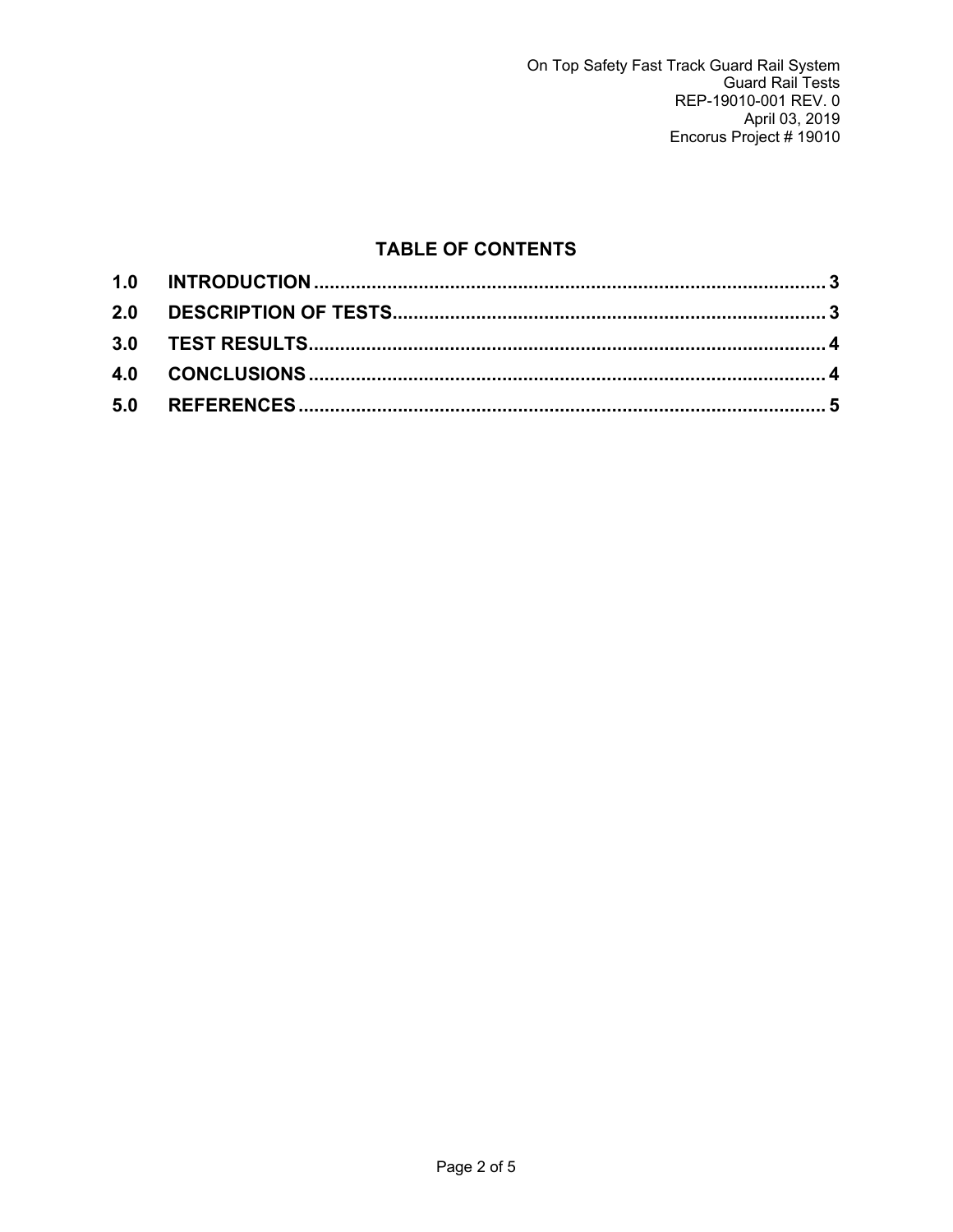#### **1.0 INTRODUCTION**

This report details the tests that were done on the On Top Safety Fast-Track fall protection guard rail system. Several tests were performed to verify the that the guard rail system meets the testing requirements of 29 CFR 1926.502, Fall Protection Systems Criteria and Practices. The tests were done to verify the integrity of the handrail system components (posts, cable, struts, baseplates, etc.) as designed. The tests were not intended to verify components such as bolts/screws that attach the system baseplate to a building. Components (bolts/screws) used to attach the system to a building, integrity of the building material that it is being attached to, and proper assembly of the system is the responsibility of the contractor. Refer to Attachment A for typical configuration of handrail system.

#### **2.0 DESCRIPTION OF TESTS**

All tests of the On Top Safety Fast-Track guardrail system were performed on a simulated flat roof edge where the railing system was attached as it would be in the field.

OSHA 1926.502(b)(3) requires that guardrail rail systems be capable of withstanding, without failure, a force of at least 200 lb. applied within 2" of the top edge, in any outward (horizontal) or vertical direction at any point along the top edge. The horizontal test required two separate pull tests to verify worst case loading conditions. The first test was to apply a 200 lb. horizontal outward force to the upper cable at the midpoint between two posts spaced 84" apart and verify that it did not fail. The second test was to apply a 200 lb. horizontal outward force to a single post and verify that it did not fail.

OSHA 1926.502(b)(4) requires that when the 200 lb. test load is applied in a downward direction, the top edge of the guardrail (cable) shall not deflect to a height of less than 39 inches above the walking/working level. The test was done by applying the 200 lb. vertical force to the upper cable at the midpoint between two posts spaced 84" apart. This is the worst-case loading for the configuration and would cause the greatest deflection. The upper cable was initially measured to be 42" above the simulated working/walking level prior to application of the force.

All pull test were done using a come-along type winch attached in series to a calibrated load cell with electronic readout.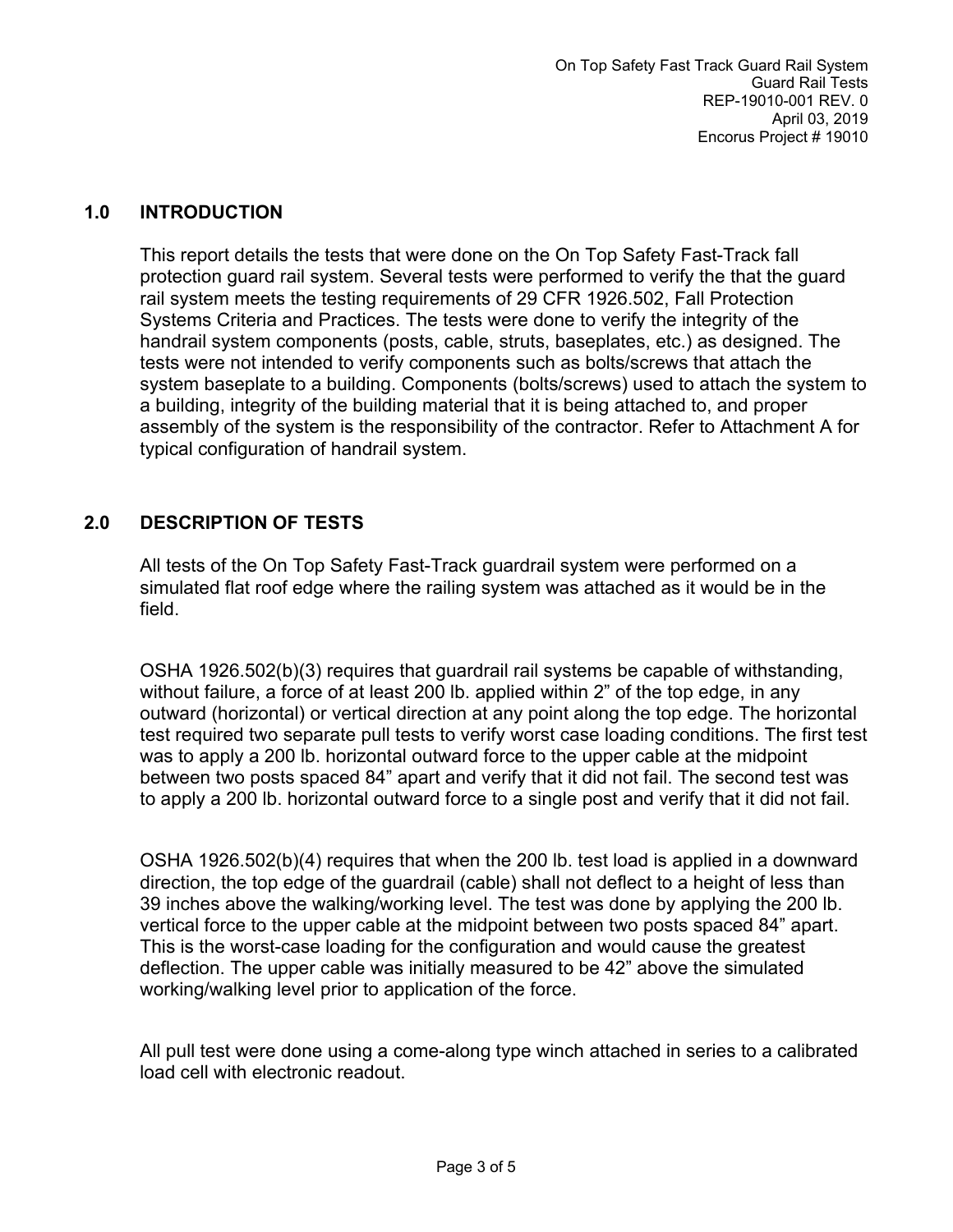#### **3.0 TEST RESULTS**

#### **3.1 Test Results – Horizontal Pull Tests**

**Test 1** – A 200 lb. horizontal force was applied to the upper cable at the midpoint between two posts spaced 84" apart. The force was applied in a direction towards the outside edge of the simulated roof. The system did not experience any failures upon application of and subsequent removal of the force.

**Test 2** – A 200 lb. horizontal force was applied to the top of a single post in a direction towards the outside edge of the simulated roof. The system did not experience any failures upon application of and subsequent removal of the force.

#### **3.2 Test Results – Vertical Pull Test**

A 200 lb. vertical downward force was applied to the upper cable at the midpoint between two posts spaced 84". The upper cable was initially measured at 42" from the simulated walking/working level. Upon application of the load, the cable deflected to a distance of 39 ½" above the simulated walking/working level.

#### **4.0 CONCLUSIONS**

#### 4.1 Horizontal Tests

The horizontal pull tests were done to test the system in the worst-case situation with regards to loading in accordance with OSHA 1926.502(b)(3). In both cases (load at the midpoint of the rail/cable, load at the post), the handrail system successfully withstood the horizontal pull tests without failure of any of the handrail components. The handrail system therefore, successfully met the criteria of the OSHA Standard.

#### 4.2 Vertical Test

The vertical pull test was done to test the system in the worst-case situation with regards to vertical loading. OSHA 1926.502(b)(4) states that the top edge of the guardrail (cable) must not deflect below 39" above the walking/working elevation when the 200 lb. vertical load is applied. When the vertical load was applied, the upper cable deflected to a measured distance of 39  $\frac{1}{2}$ " above the simulated walking/working surface, and therefore successfully met the criteria of the OSHA Standard.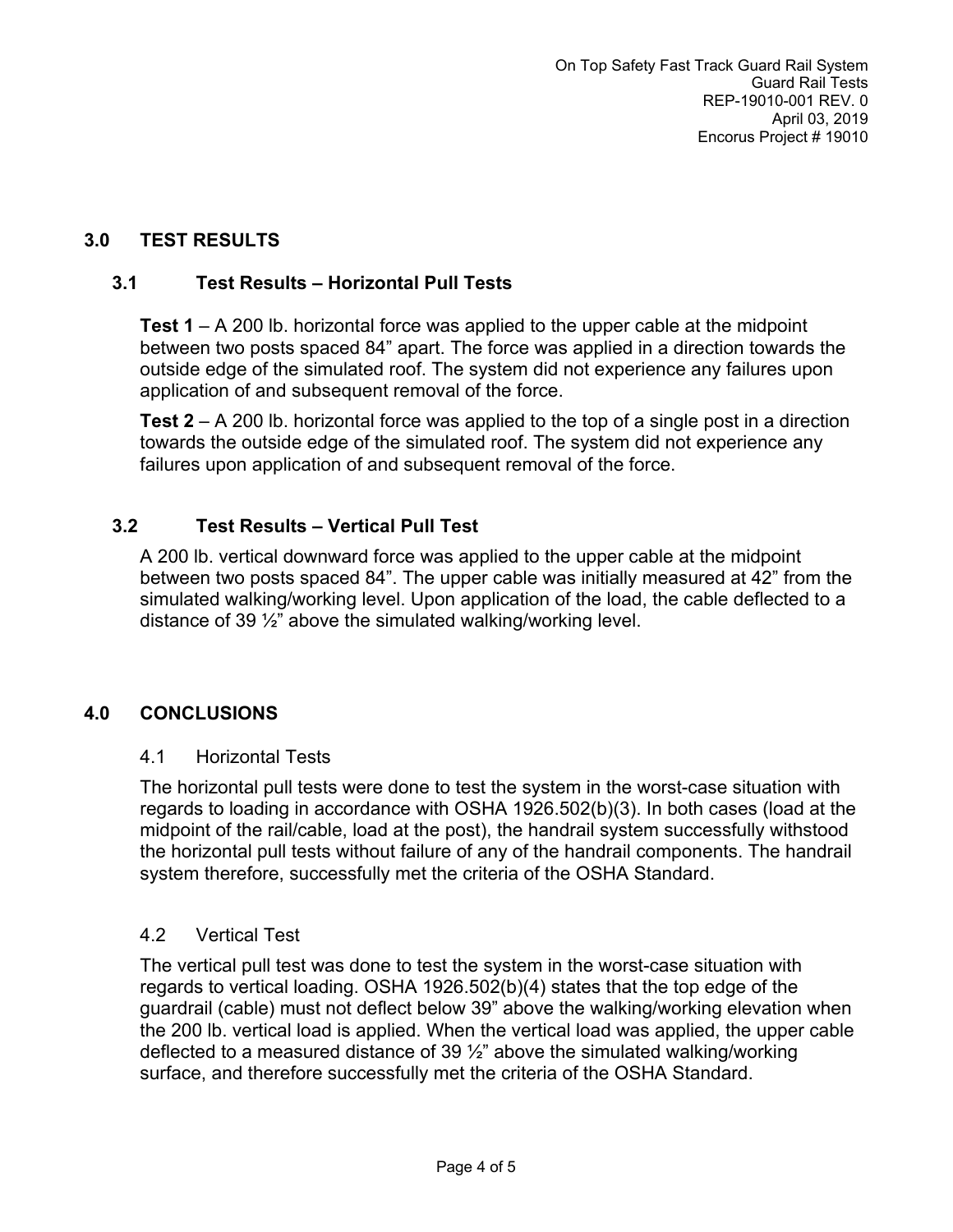#### **5.0 REFERENCES**

- 1. OSHA 1926.502, Fall Protection Systems Criteria and Practices
- 2. Drawing S-801, Handrail Assembly.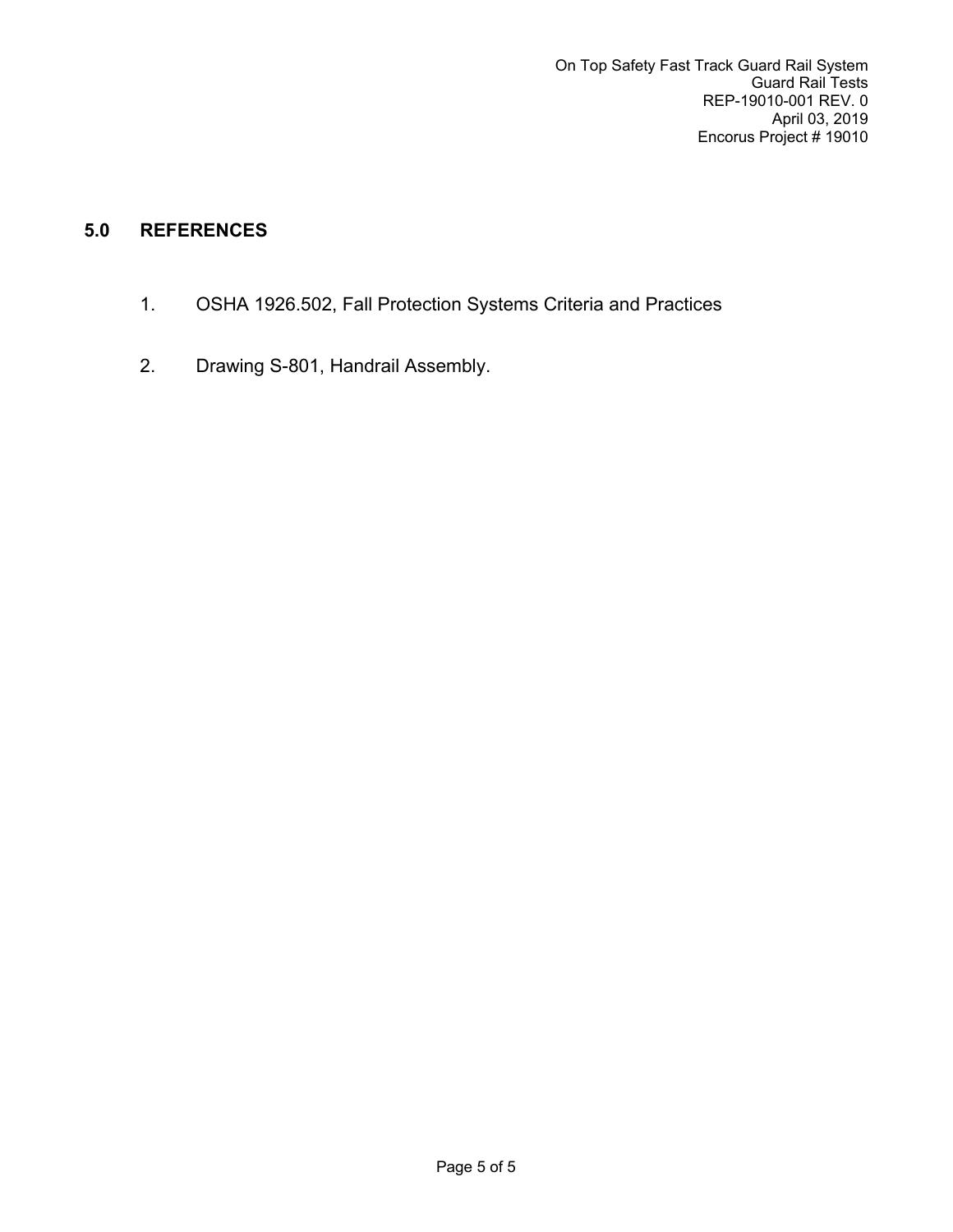# ATTACHMENT A

**Drawing S-801** 

**On-Top Safety Fast-Track Guardrail System**